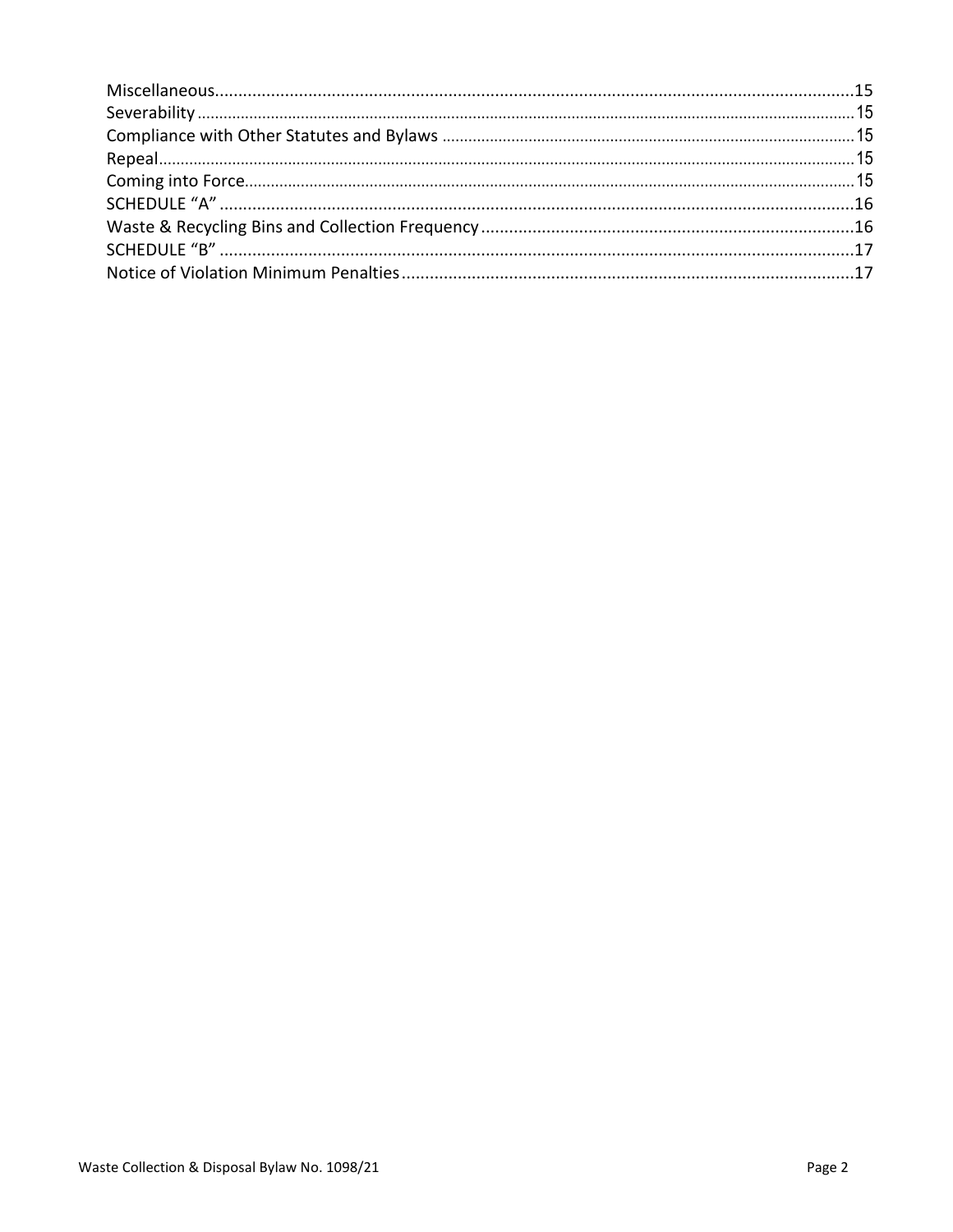# **Town of Nipawin Bylaw No. 1098/21**

# **A BYLAW OF THE TOWN OF NIPAWIN TO PROVIDE FOR THE PROPER COLLECTION AND DISPOSAL OF WASTE AND RECYCLING WITHIN THE TOWN OF NIPAWIN**

The Council of the Town of Nipawin, in the Province of Saskatchewan enacts as follows:

### **PART I**

#### <span id="page-2-0"></span>*Short Title*

<span id="page-2-1"></span>1. This Bylaw may be cited as The Waste Collection and Disposal Bylaw.

#### *Purpose*

2. The purpose of this Bylaw is to protect the health and welfare of people and provide for the abatement of nuisances and the protection of the environment by regulating and monitoring the collection, handling, and disposal of waste and recyclable material within the Town.

### <span id="page-2-2"></span>**Authority**

3. The authority for this Bylaw is *The Municipalities Act*.

# <span id="page-2-3"></span>**Definitions**

- 4. In this Bylaw:
	- **(a) Approved Container** means a container that meets the requirements of this Bylaw and has been approved for use in the Town by the Director of Works, Utilities & Engineering;
	- **(b) Automated Collection** means the collection of waste by a system of mechanical lifting and tipping of containers into specially designed vehicles;
	- **(c) Building Waste** means unwanted material produced directly or incidentally by [construction.](https://en.wikipedia.org/wiki/Construction) Industries including but not limited to [insulation,](https://en.wikipedia.org/wiki/Building_insulation) [nails,](https://en.wikipedia.org/wiki/Nail_(fastener)) [electrical wiring,](https://en.wikipedia.org/wiki/Electrical_wiring) [shingles](https://en.wikipedia.org/wiki/Roof_shingle), drywall, and [roofing](https://en.wikipedia.org/wiki/Roofing_material) materials or waste originating from site preparation such as [dredging](https://en.wikipedia.org/wiki/Dredging) materials, [tree](https://en.wikipedia.org/wiki/Tree_stump)  [stumps,](https://en.wikipedia.org/wiki/Tree_stump) and [rubble;](https://en.wikipedia.org/wiki/Rubble)
	- **(d) Chief Administrative Officer (CAO)** means the Administrator of the Town of Nipawin;
	- **(e) Commercial Cooking Grease Container** means an approved container used for disposal of commercial cooking grease;
	- **(f) Commercial Premise** means a premise principally used for the conduct of a profession, business, or undertaking and includes any premise that is not a residence, or the premises connected therewith, but does not include an industrial or institutional premise;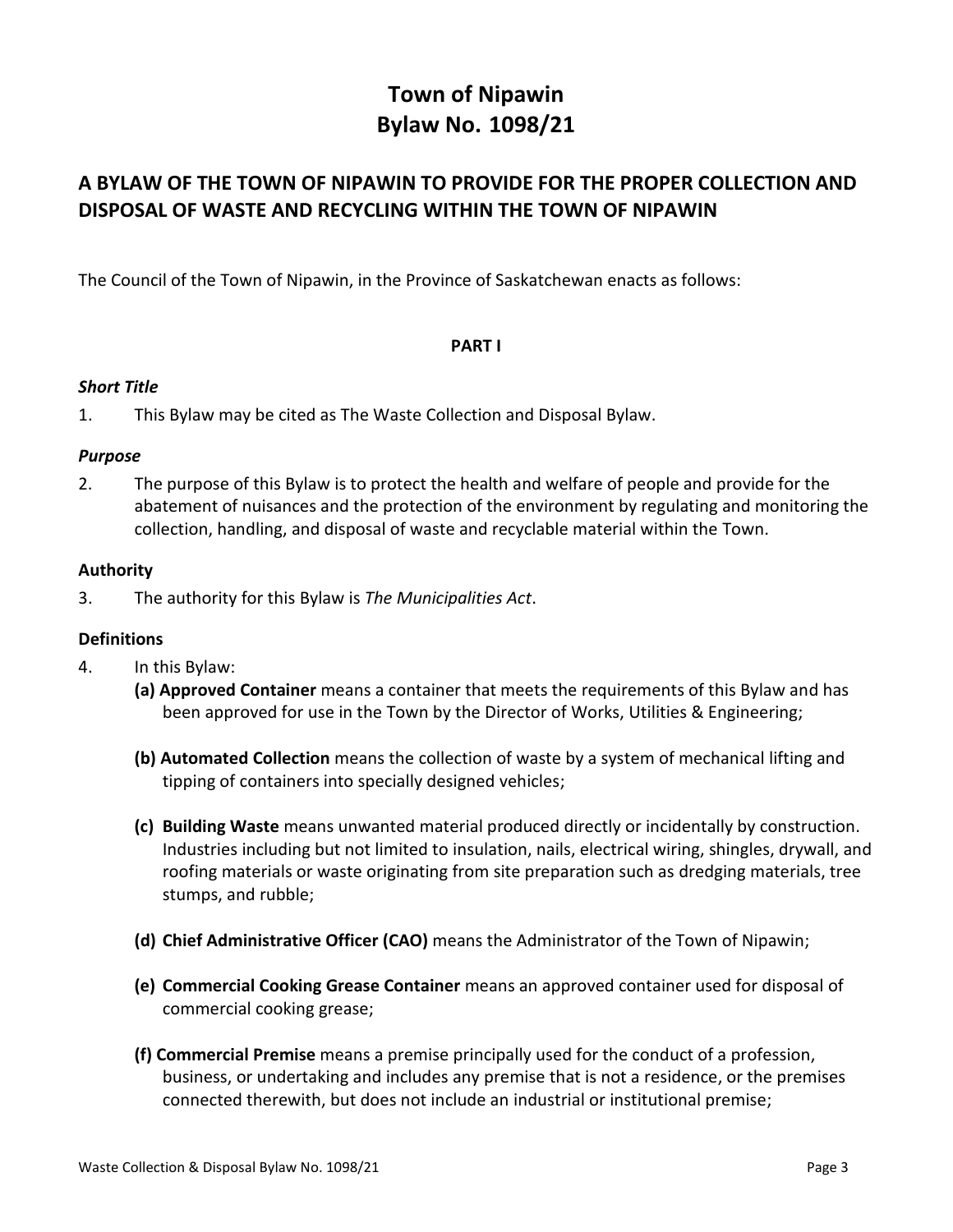- **(g) Compost** means those items suitable for the formation of compost, including but not limited to: eggshells, coffee grounds and filters, tea bags, raw or cooked fruit and vegetable wastes, moldy bread, green grass clippings, dry leaves, and dead plants;
- **(h) Contractor** means a contractor hired by the Town to collect and remove waste;
- **(i) Council** means the council of the Town of Nipawin;
- **(j) Designated Officer** means any member of the Royal Canadian Mounted Police or any employee of the Town of Nipawin designated with responsibility for enforcing this bylaw, including, but not limited to, the Chief Administrative Officer, the Bylaw Enforcement Officer, the Fire Chief, and/or any other person designated by the CAO;
- **(k) Director of Works, Utilities & Engineering** means the person in charge of Waste Collection and Disposal in the Town or designate;
- **(l) Garbage Can** means a container used for manually tipping waste into a waste collection vehicle and that meets the requirements of this Bylaw;
- **(m) Household Waste** means waste originating from domestic activities at a residence, and includes:
	- (i) putrescible organic waste produced as a by-product of the handling, preparation, cooking, consumption, or storage of food;
	- (ii) non-putrescible materials including but not limited to packaging material, clothing, containers, paper products, small appliances, household items, and diapers;
	- (iii) non-hazardous remains, by-products, or discarded materials; and
	- (iv) yard waste including grass clippings, leaves, branches, trees, garden matter, soil, sod, or dirt.
- **(n) Industrial Premise** means a premise principally used for manufacturing, processing, assembling, cleaning, servicing, repairing, testing, storage, distribution, or warehousing of materials, goods, or equipment;
- **(o) Institutional Premise** means a premise principally used as a temporary place of abode and includes, but is not limited to, a hotel, motel, school, church, prison, senior citizens home, special care home, community home, and hospital but does not include a residence as defined in this Bylaw;
- **(p) Landfill Site** means a Provincially approved site for the disposal of waste;
- **(q) Multiple-Unit Residence** means a building or portion thereof designed for or occupied as five or more residences but does not include an institutional premise;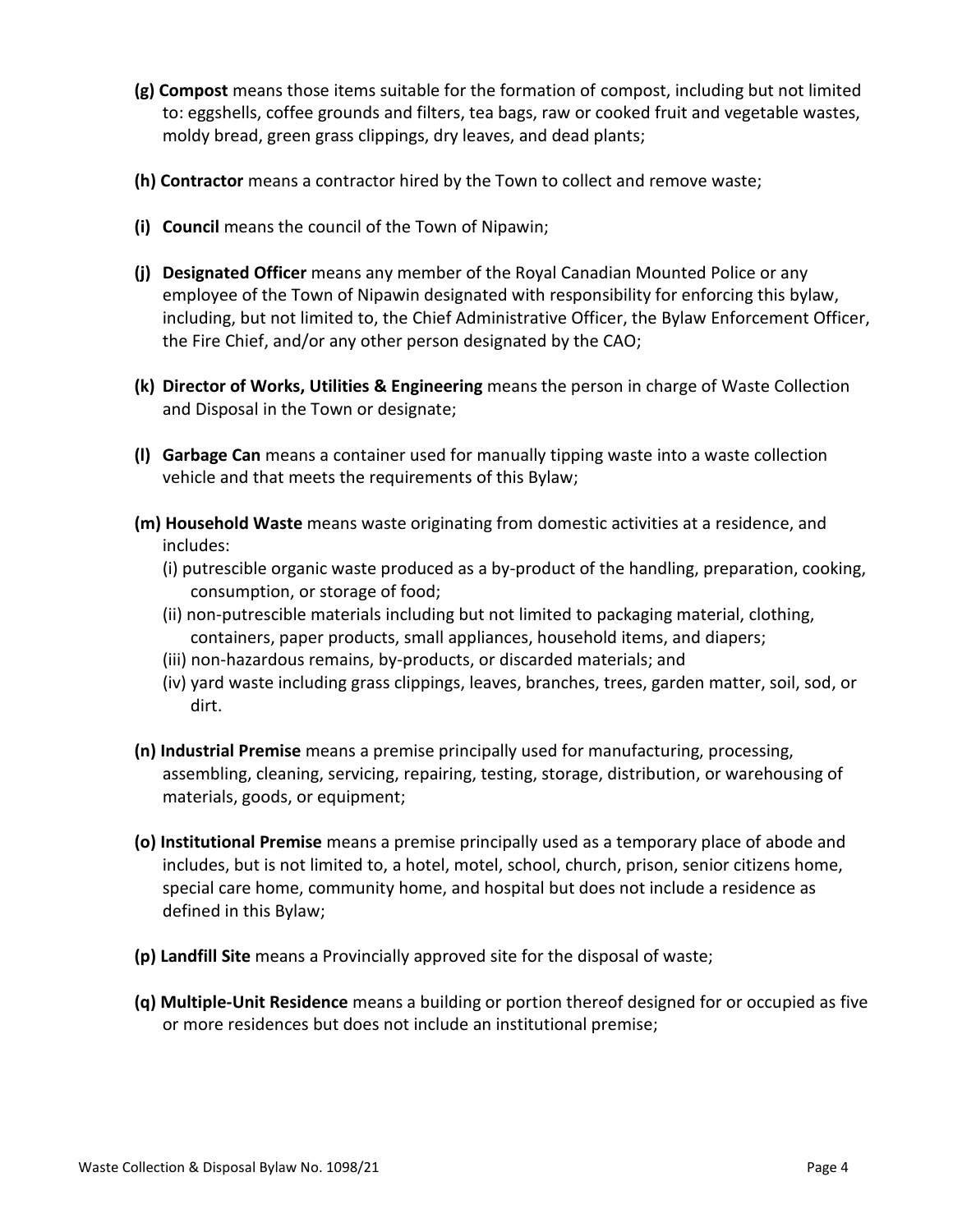- **(r) "Notice of Violation"** means the notice prescribed by the *General Penalty Bylaw;*
- **(s) Occupant** means:
	- (i) a person residing on land or in a building;
	- (ii) a person entitled to the possession of land or a building if there is no person residing on the land or in the building; or
	- (iii) a leaseholder.
- **(s) Owner** means a person who has any right, title, estate or interest in land or improvements other than that of a mere occupant, tenant, or mortgagee;
- **(t) Putrescible** means waste that is capable of decomposing with sufficient rapidity so as to cause a nuisance from odours or gases, or that is likely to attract birds, insects, snakes, rodents, or other animals, or that may otherwise be a health risk;
- **(u) Recyclable Material** means any material collected for the purpose of recycling or reuse;
- **(v) Residence** means a dwelling of any type as defined in the Zoning Bylaw;
- **(w) Roll-Out Cart** means a container on wheels approximately 95 Gallons in volume and designed for automated collection;
- **(x) Special Collection Area** means an area prescribed by the Director of Works, Utilities & Engineering where, because of its configuration, normal collection practices are impractical, and includes, but is not limited to, areas such as a cul-de-sac, a townhouse complex or a narrow lane;
- **(y) Special Waste** means:
	- (i) manure;
	- (ii) spoiled grain, other agricultural wastes and;
	- (iii) wire; and
	- (iv) any other waste that the Director of Works & Utilities determines requires special handling.
- **(z) Stationary Container** means a container intended to be used for waste collection from more than one residence or for commercial use that is approximately three (3), six (6) or eight (8) yards in volume and capable of automated collection. This includes roll-off containers ranging in size from twelve (12) to thirty (30) yards;
- **(aa) Summary Conviction** means proceedings commenced upon by way of offence notice, summons, summary offence ticket, or summonsticket as prescribed in *The Summary Offences Procedure Act of Saskatchewan and The Summary Offences Procedure Regulations of Saskatchewan;*
- **(bb) The Bylaw** means the Waste Collection and Disposal Bylaw;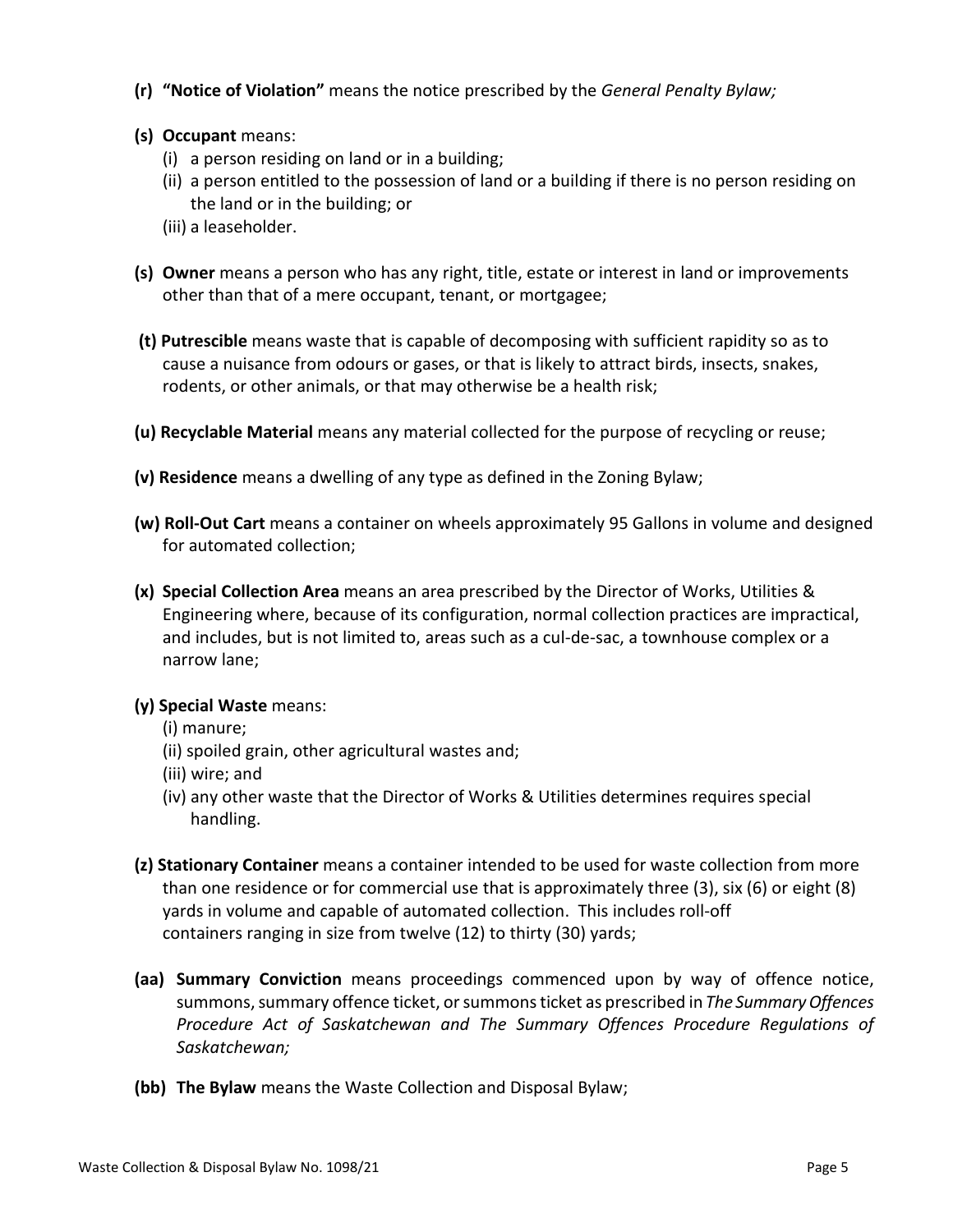**(cc) Town** means the Town of Nipawin and includes all property within the corporate boundaries thereof.

# **(dd) Unacceptable Waste** includes:

- (i) hazardous waste;
- (ii) liquids; and
- (iii) tires.
- **(ee) Waste** means any discarded organic or inorganic material, including household waste, special waste, and unacceptable waste that:
	- (i) the owner or possessor thereof does not wish to retain;
	- (ii) must be disposed of due to health reasons; or
	- (iii) must be disposed of to ensure that the amenity of the area in which it exists is not adversely affected.
- **(ff) Waste Container** means any container approved for waste collection, including, roll-out carts, stationary containers, garbage cans, and commercial cooking grease containers.
- 5. When a word or phrase appears in the Bylaw with the first letter(s) of each word capitalized, the word or phrase shall have the same meaning as outlined in the definitions of the Bylaw.
	- (a) a word or phrase defined in the definition section of the bylaw and first letter(s) of each word is not capitalized, the word or phrase shall be interpreted to have ordinary meaning.

### **PART II**

# **General Provisions for the Collection and Disposal of Waste and Recycling**

- <span id="page-5-0"></span>6. The Council of the Town shall provide for the collection, removal, and disposal of waste and recyclable material within the limits of the Town by contract with any person on any terms and conditions that the Council considers expedient.
- 7. Separation of acceptable recyclable materials from the main waste stream will be mandatory for all properties, regardless of tax classification. Individual property owners will be responsible to ensure recyclable material and other waste are separated to the greatest extent possible.
- 8. The Town may dispose of, recycle, or reuse in any manner all waste or recyclable material delivered to or collected by the Town.
- 9. The Town of Nipawin shall not provide collection for any of the following or similar items:
	- (a) From any premises:
		- (i) unacceptable waste;
		- (ii) special waste;
		- (iii) building materials and building wastes; or
		- (iv) dead animals.
	- (b) From residential premises:
		- (i) furniture, mattresses, household equipment, private vehicles, and automobile parts, including tires;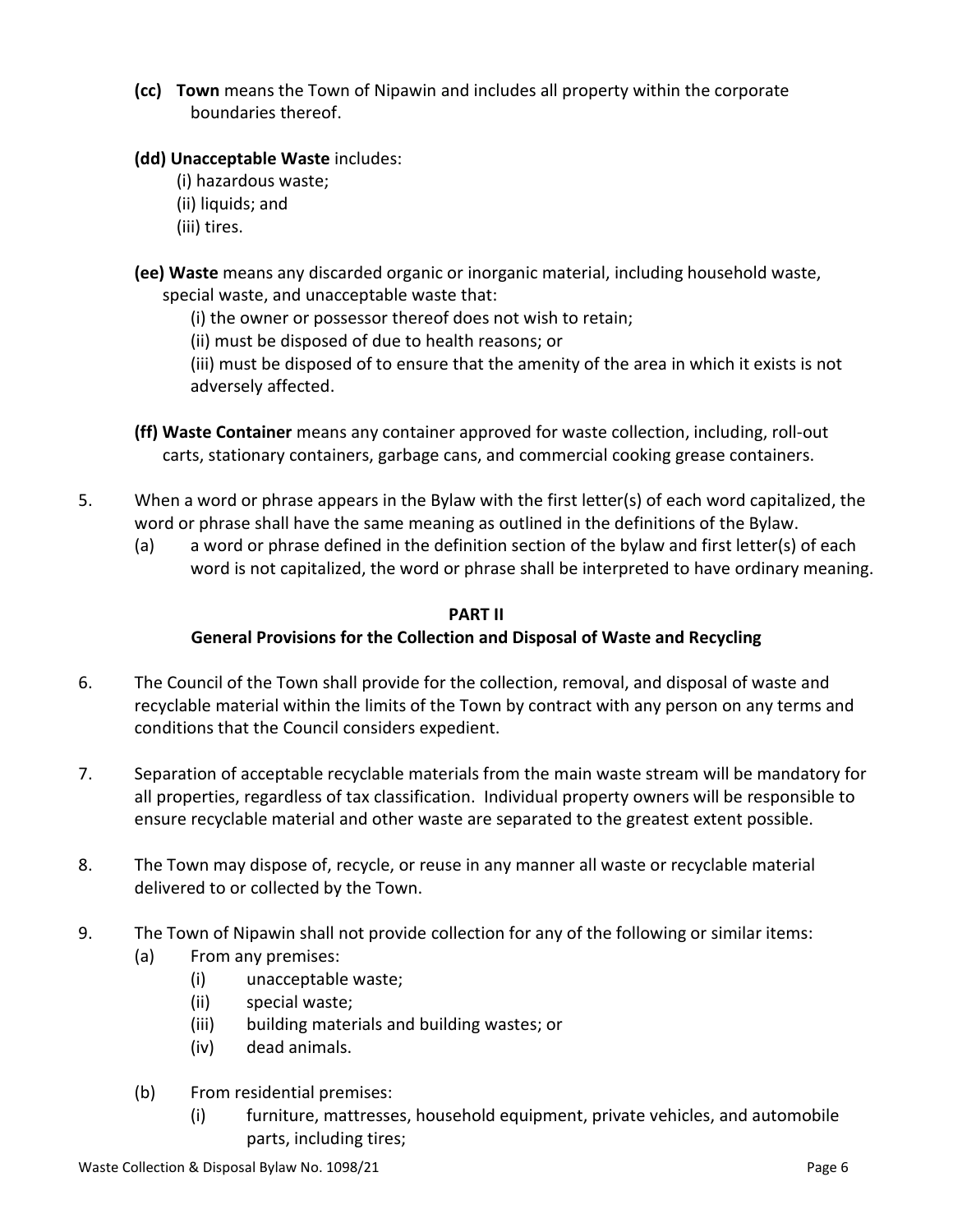- (ii) tree limbs, whole shrubs, bushes, or portions of hedges;
- (iii) fences, gates, and other permanent and semi-permanent fixtures on the premises;
- (iv) any household chattel, material, or equipment with an overall weight of more than 34 kg of which is improperly prepared for collection; or
- (v) any volumes exceeding those specified in Section 38.
- (c) From commercial, industrial, or institutional premises:
	- (i) heavy machinery;
	- (ii) by-products of manufacturing;
	- (iii) heavy or bulky wrapping, or wood or plastic crating materials;
	- (iv) restaurant grease or oil;
	- (v) automotive grease or oil, including but not limited to, oil filters and containers;
	- (vi) cars, car bodies, windshields, or car parts;
	- (vii) scrap metal;
	- (vii) any volumes exceeding those specified in Section 49;
	- (viii) special waste; or
	- (ix) unacceptable waste.
- 10. The following premises shall not have waste or recyclable material collected by the Town, but shall maintain collection and disposal services in accordance with this bylaw:
	- (a) The Saskatchewan Health Authority, excluding the Community Health Services Centre.
	- (b) Any premises owned by the Northeast School Division, excluding school division offices.
- 11. Those items mentioned in Section 9(b) may be collected by the Town upon approval of the Director of Works, Utilities & Engineering.

# <span id="page-6-0"></span>**Collection Frequency**

- 12. The collection and disposal of waste and recyclable material in the Town of Nipawin, subject to such modifications as may be deemed necessary by the Director of Works Utilities & Engineering shall alternate weekly between waste collection and recycle collection as follows in accordance with Schedule "A" of this bylaw:
	- (a) All categories of Residential: once per week.
	- (b) Downtown Commercial only: waste and recycle to be collected each week.
	- (c) Other commercial/industrial: once per week.
	- (d) at the Director of Works, Utilities and Engineering's discretion for all premises not included in Section 11 a), b) and c) above.
- 13. Any person undertaking the removal and disposal of waste generated from their own premises shall do so at least bi-weekly.

# <span id="page-6-1"></span>**Accumulation of Waste Prohibited**

14. No owner or occupant of any land or building shall allow waste of any kind to accumulate in or on the land or building, except as permitted in this Bylaw.

# <span id="page-6-2"></span>**Depositing Waste on Public or Private Property**

15. No owner or occupant of a property shall place any waste in any waste container except in the container assigned to that property.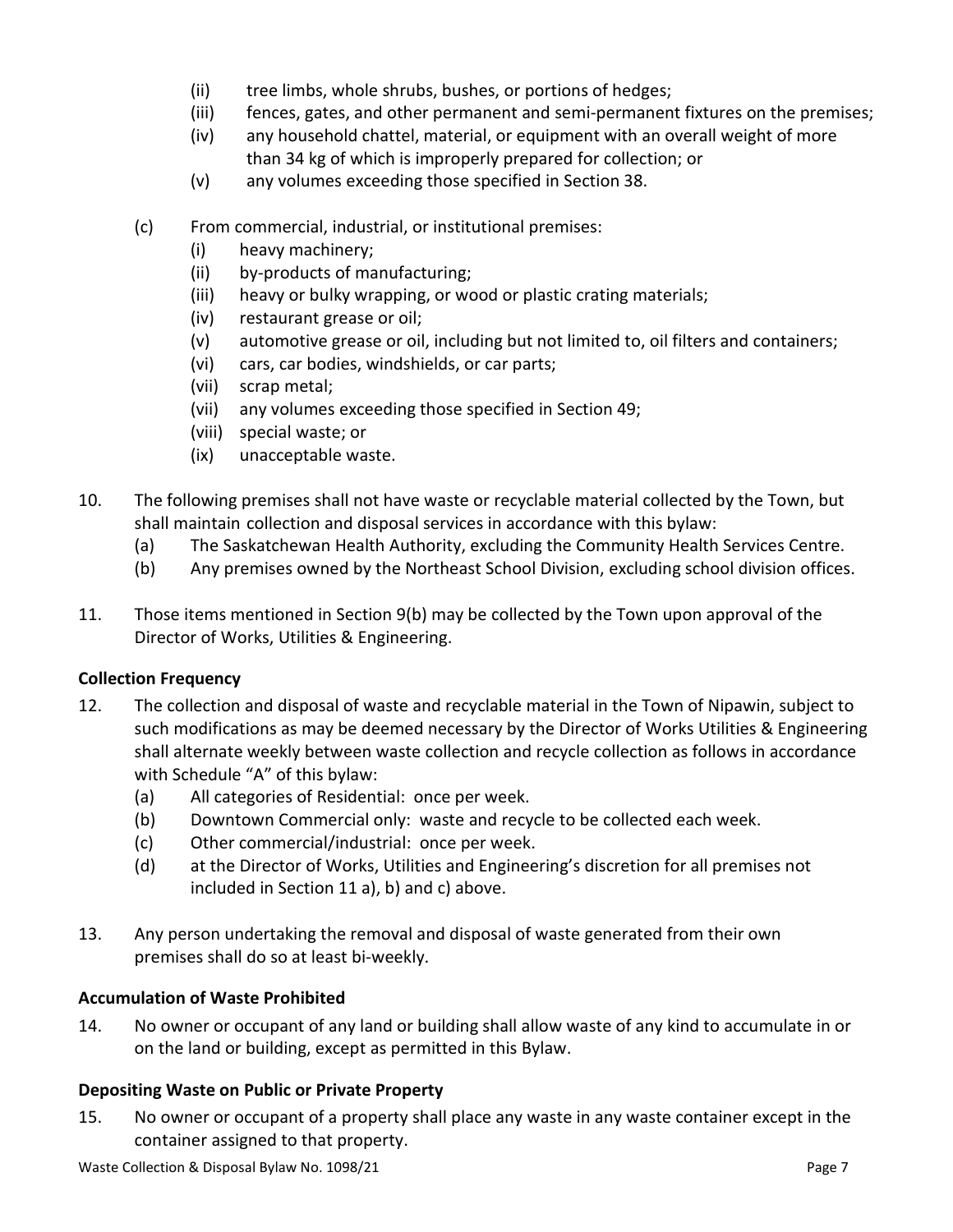16. No person shall dispose of any waste anywhere in the Town other than in a waste container or at a Provincially approved Landfill Site.

#### <span id="page-7-0"></span>**Waste Containers**

- 17. The owner or occupant of property shall ensure that there is unobstructed access to waste and recycling containers.
- 18. Roll-out carts shall not be removed from any property by the property owner or occupant or used for any purpose other than as permitted in this Bylaw.
- 19. Roll-out carts shall be stored on the property to which they are assigned when not placed out for collection in such a manner that:
	- (a) they are as inconspicuous as possible;
	- (b) they are in close proximity to the buildings located on the property; and
	- (c) is not unsightly as to affect the amenity of a neighborhood.
- 20. Roll-out carts shall be:
	- (a) set out at the prescribed location by 7:00 a.m. on collection day and placed: (i) at least 0.90 metres (3 feet) from any obstructions such as parked vehicles; and (ii) so that they will not be likely to overturn; and
	- (b) removed from the street or alley as soon as possible, and in any event within the time prescribed in Section 20 below.
- 21. No person shall allow any waste container to remain on a street, road, alley, or boulevard for more than 12 hours.
- 22. No person shall deposit special or unacceptable waste into any waste container. Any waste container containing special or unacceptable waste shall not be picked up in accordance with Section 27 below.
- 23. No person shall remove, disturb or disrupt the contents of a waste container other than:
	- (a) the owner or occupant of a property to which a waste container is assigned;
	- (b) a person permitted by the owner or occupant of a property to which a waste container is assigned;
	- (c) the Town; or
	- (d) a contractor authorized by the Town to remove waste

#### <span id="page-7-1"></span>**Damage to Waste Containers**

- 24. No person shall cause or permit any loss of or damage to a Town-owned waste container, or to a waste container provided by a contractor authorized by the Town to remove waste.
- 25. It shall be the responsibility of the owner or occupant of any premise to which a roll-out cart is provided to maintain the cart in good condition.
- 26. The costs of repairing any damage to or replacement of a roll-out cart shall be the responsibility of the owner or occupant of the premises to which the roll-out cart was provided.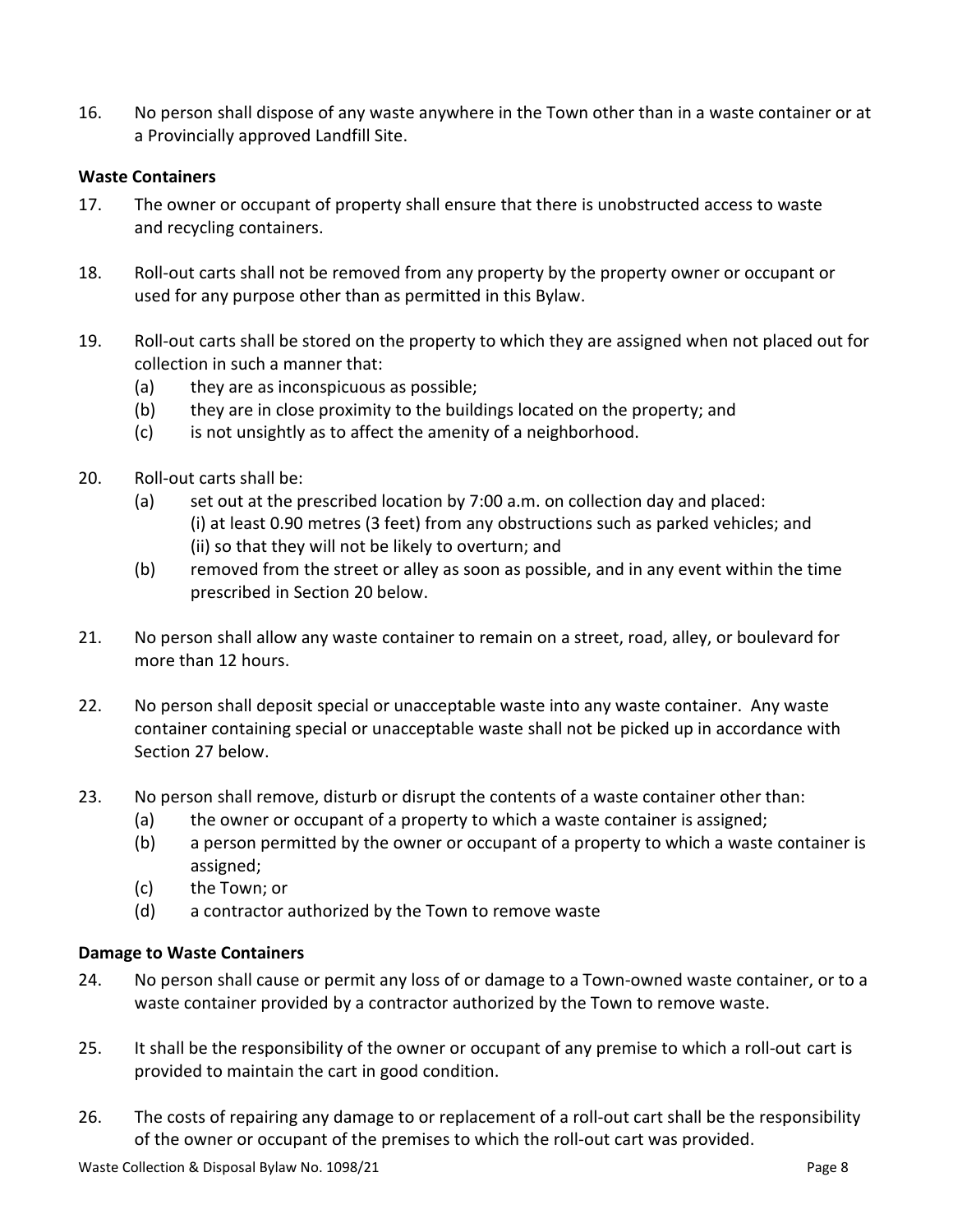27. The Town may, at any time, remove, repair, or replace any obsolete, damaged or non-serviceable roll-out cart at the cost of the owner or occupant of the premises to which the roll-out cart was provided.

# <span id="page-8-0"></span>**Refusal to Empty Waste/Recycling Container**

- 28. The Town may refuse to empty any waste/recycling container that:
	- (a) is unclean or unsanitary;
	- (b) is improperly placed;
	- (c) is not accessible to the waste collection equipment;
	- (d) is locked or is in an enclosure that is locked;
	- (e) contains improperly prepared or placed waste, special waste, or unacceptable waste;
	- (f) poses a danger to the safety of the waste collection workers;
	- (g) may cause damage to the Town's equipment, or to the equipment of a contractor authorized by the Town to remove waste;
	- (h) in combination with its contents exceeds the allowed weight; or
	- (i) is not an approved waste container.

# <span id="page-8-1"></span>**Improperly Prepared or Placed Waste/Recycling**

- 29. No person shall:
	- (a) overfill a waste/recycle container so that waste may fall to the ground;
	- (b) place waste on top of a waste/recycle container; or
	- (c) place waste on the ground near a waste/recycle container.
- 30. The owner or occupant of a residence, commercial premise, industrial premise, or institutional premise shall:
	- (a) thoroughly drain, wrap, and securely tie all waste in paper or in a plastic bag;
	- (b) flatten and bundle cardboard for recycle;
	- (c) ensure waste does not exceed 0.5 m in length;
	- (d) ensure that all putrescible waste is in a sealed bag or container; and
	- (e) ensure that all sharp or pointed objects are wrapped or contained.

# <span id="page-8-2"></span>**Stationary Container Construction Standards**

31. All stationary containers shall be constructed of metal or non-combustible material.

# <span id="page-8-3"></span>**Inadequate Property Space**

- 32. All new buildings where there is not adequate space available for a roll-out cart or stationary container on the property outside the building, which are accessible to collection vehicles, must include a garbage or refuse storage room inside the building that meets the following conditions:
	- (a) the garbage or refuse storage room must conform to any existing National Building Code standards and/or National Fire Code standards as adopted by bylaws of the Town;
	- (b) the room shall be of sufficient size to hold the number of commercial containers required to store the expected volume of waste generated between pick-ups;
	- (c) the room must be located so that its exit is readily accessible to collection vehicles; and
	- (d) owners must ensure the waste is placed at the prescribed location by 7:00 a.m. on the scheduled date of collection, so the Town or its contractor may dispose of the waste.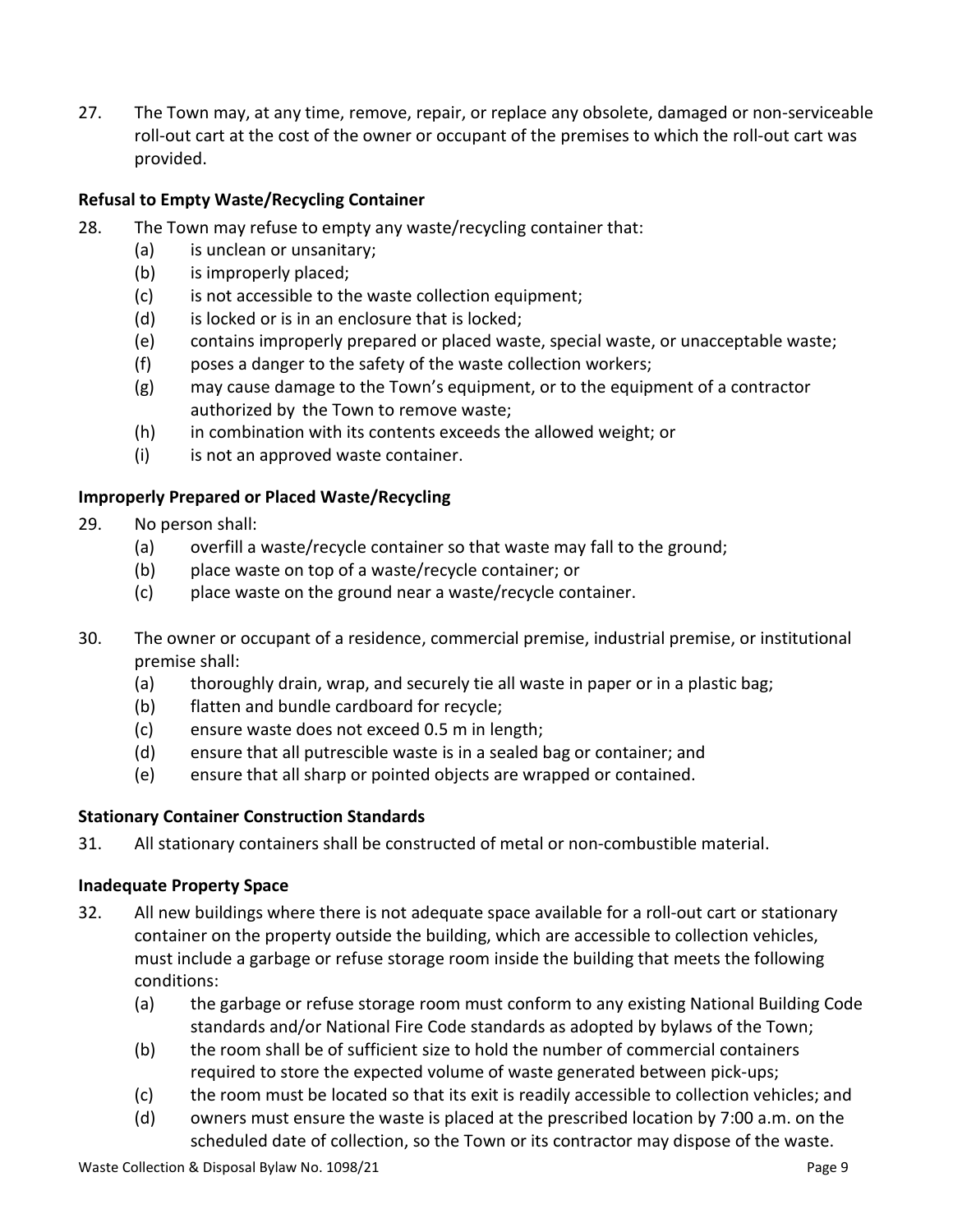### <span id="page-9-0"></span>**Special Collection Areas**

- 33. Where the Director of Works & Utilities has prescribed a special collection area:
	- (a) a special collection area layout plan for roll-out cart placement shall be provided to each resident of the special collection area; and
	- (b) owners or occupants shall store and set out roll-out carts in accordance with the special collection area plan and this Bylaw.

#### <span id="page-9-1"></span>**Conveyance of Waste Through Town**

- 34. No person shall transport or cause to be transported any waste in the Town unless proper measures, including at least one of the following, are taken to prevent the waste or any portion of it from escaping from the vehicle:
	- (a) the waste is in a covered container;
	- (b) the waste is covered with a tarpaulin or other suitable covering; or
	- (c) the waste is securely tied down or fastened.
- 35. No person shall transport or cause to be transported in the Town any offal from slaughterhouses or butcher shops, or any swill or waste of an offensive nature unless the part of the vehicle containing the waste is:
	- (a) watertight;
	- (b) constructed in such manner that it is impossible for any part of the contents to escape;
	- (c) covered so that flies cannot come in contact with the contents; and
	- (d) constructed in such a manner that offensive odours cannot escape.
- 36. No person shall allow any vehicle transporting waste referred to in Section 34 to stand in any street longer than is absolutely necessary, and in any case for more than thirty minutes, except in the case of an emergency.
- 37. No person shall leave any vehicle carrying a full or partial load of waste parked overnight on any street.

#### **PART III Waste Collection from Residences**

- <span id="page-9-2"></span>38. Each residence shall be provided with a **maximum** of one roll-out cart each for waste and recyclable material in accordance with Schedule "A" of this bylaw for the sole use of the owner or occupant of the residence, providing:
	- (a) a residential improved base tax is levied to the property; and
	- (b) waste is produced at the residence.
- 39. The volume collected by the Town at any residential premises per week shall not exceed 95 gallons, which is equivalent to one (1) roll-out cart.
- 40. A stationary container designated for use by a single residence shall be located entirely on the property of the residence.
- 41. Stationary containers shared by residences on the property shall be located on the property(s) of the residences.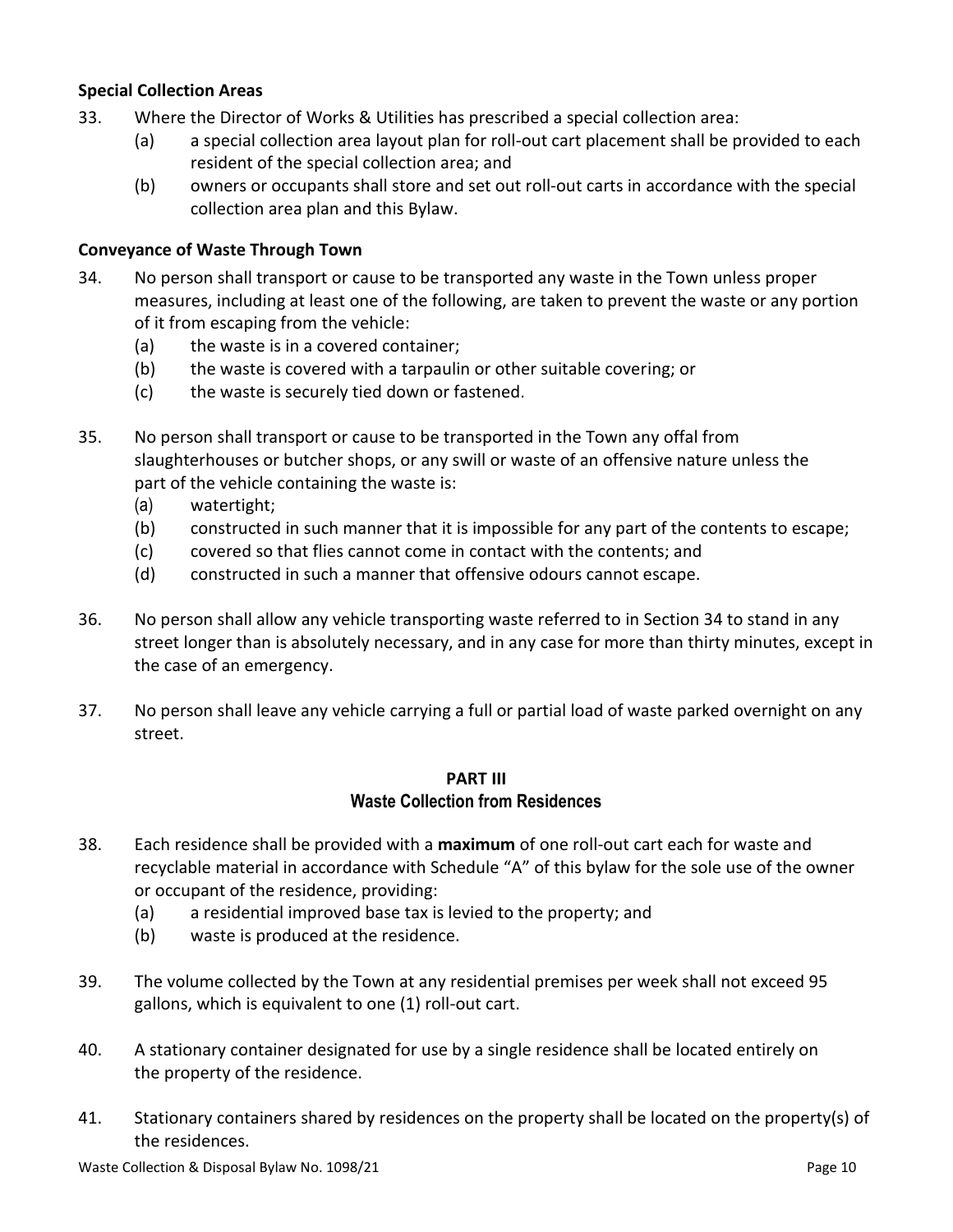42. Property owners may obtain one (1) additional roll-out garbage and/or recycling cart, stationary or roll-off container from a Town-approved hauler at the property owner's expense which shall include the applicable landfill fees.

### **PART IV Waste Collection from Multiple-Unit Residences**

- <span id="page-10-0"></span>43. The owner of a multiple-unit residence larger than an eightplex shall be provided with a maximum of four (4) roll-out carts each for waste and recyclable material in accordance with Schedule "A" of this bylaw. These multiple-unit residential buildings will have the option of being provided instead with one three (3) yard which is equivalent to 1.45 cubic metre capacity stationary container each for waste and recyclable material.
- 44. Stationary containers shall be placed only on the property of the multiple-unit residence.

### <span id="page-10-1"></span>**Maximum Volume**

- 45. Any multiple-unit residential premise that exceeds a volume of 1.45 cubic meters of waste, which is equivalent to four (4) roll-out carts, shall provide, at their own expense, appropriate containers for collection of both solid waste and recycling material in excess of the allowed volume, and shall be responsible for the disposal of such excess material and the associated costs thereof.
- 46. Stationary containers shall be placed in such a manner so as to prohibit liquids from leaking out.
- 47. The lid of all stationary containers excluding containers being used for construction purposes must remain closed at all times except when material is being deposited into the container or while the container is being emptied.

#### **PART V Waste Collection from Commercial, Industrial, and Institutional Premises**

- <span id="page-10-2"></span>48. All waste from commercial, institutional, and industrial premises within the Town shall be disposed of at a Provincially approved waste disposal site or recycling centre.
- 49. Each commercial, industrial and institutional premise shall be provided with one (1) roll-out cart each for waste and recyclable material in accordance with Schedule "A" of this bylaw for the sole use of the owner or occupant of the premise, providing:
	- (a) a commercial improved base tax is levied to the property; and
	- (b) waste is produced at the commercial, industrial, or institutional premise.

#### <span id="page-10-3"></span>**Maximum Volume**

50. Any commercial, industrial, or institutional premise that exceeds a volume of 95 Gallons of waste, which is equivalent to one (1) roll-out cart, shall provide, at their own expense, appropriate containers for collection of both solid waste and recycling material in excess of the allowed volume, and shall be responsible for the disposal of such excess material and the associated costs thereof.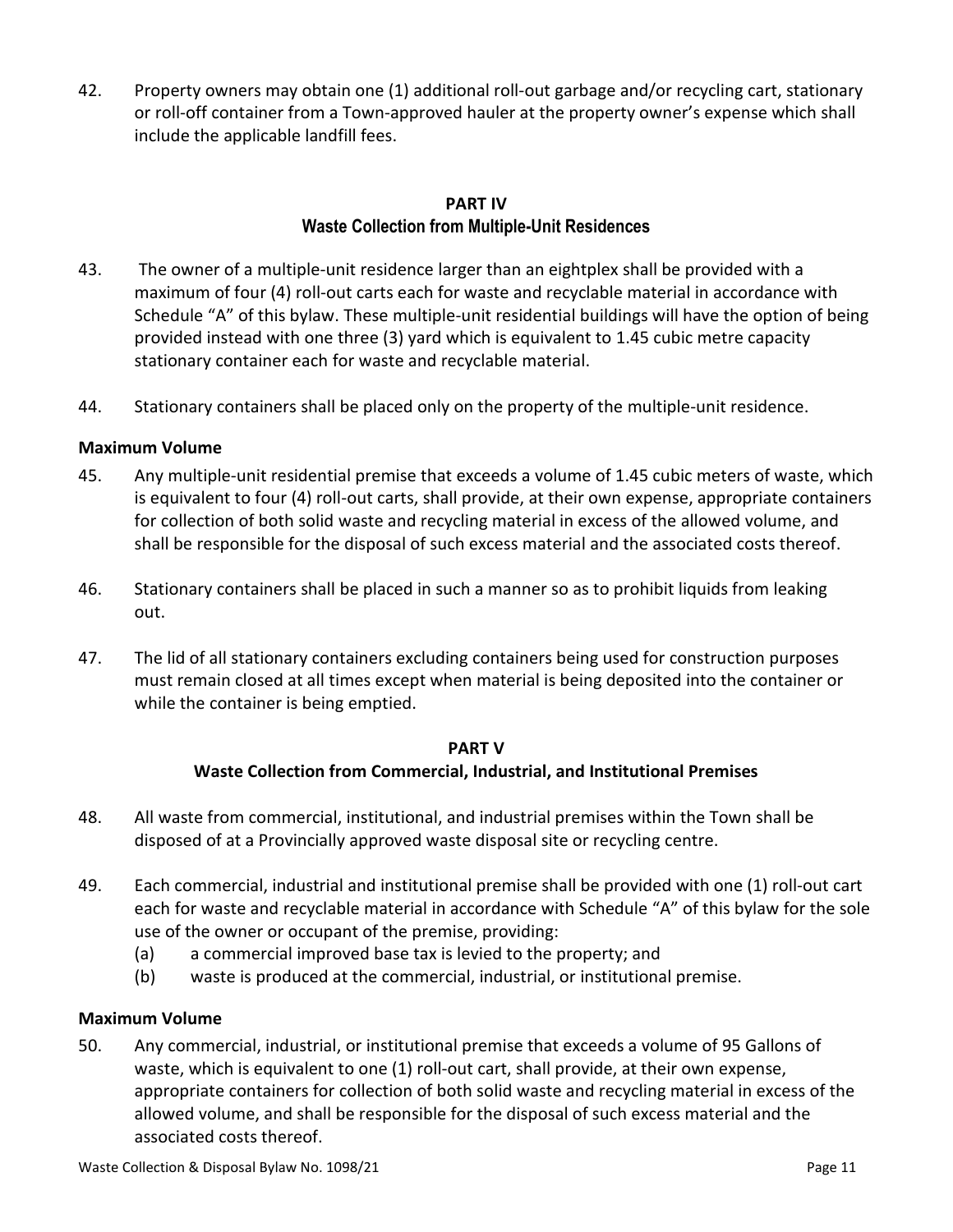51. The owner of a commercial, industrial, or institutional premise shall ensure that the waste container lid remains closed except while material is being deposited into the container or while the container is being emptied.

#### <span id="page-11-0"></span>**Cooking Grease**

- 52. No owner or occupant of any commercial, institutional, or industrial premises shall:
	- (a) dispose of commercial cooking grease except in a commercial cooking grease container; or
	- (b) fail to maintain a commercial cooking grease container in a clean and sanitary state.

#### **PART VI Other Waste**

### <span id="page-11-2"></span><span id="page-11-1"></span>**Construction Waste**

- 53. Any owner or contractor carrying landscaping or the construction, alteration or demolition of a building or structure on any property shall:
	- (a) place all waste into a suitable waste container or enclosure;
	- (b) in a timely manner, dispose of all waste resulting from landscaping or the construction, alteration, or demolition so as to ensure there is no unreasonable accumulation of waste on the property during and after the landscaping or the construction, alteration, or demolition; and
	- (c) take all reasonable steps as may be necessary to prevent the waste from being dispersed, by wind or in any other manner, on or around the property or surrounding properties during the landscaping or the construction, alteration or demolition.

# **Construction Vehicles**

- 54. No owner or operator of any vehicle leaving property where landscaping or the construction, alteration or demolition of a building or structure is occurring shall:
	- (a) allow any earth or waste to be deposited upon a street or sidewalk by or from such vehicle; or
	- (b) fail to remove from the street or sidewalk any and all earth or waste deposited by or from such vehicle.

#### <span id="page-11-3"></span>**Compost**

- 55. Compost shall be picked up once weekly between the first Wednesday of May and the first Wednesday of November.
- 56. Compostable materials shall be placed in roll-out carts purchased from the contractor, in garbage cans, or in compostable paper bags.
- 57. Compost placed in plastic bags will not be picked up.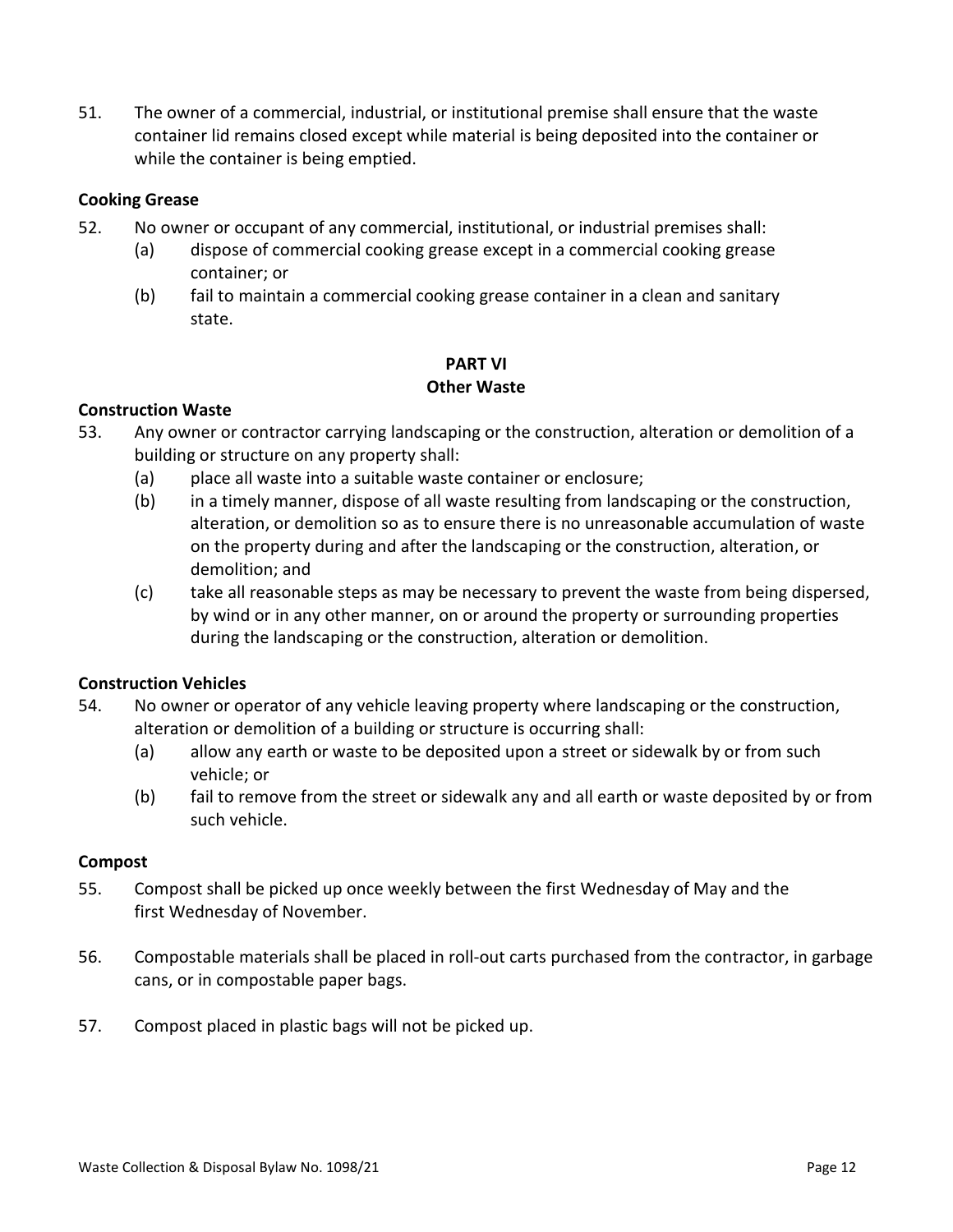#### **Part VII Enforcement, Offences, and Penalties**

#### <span id="page-12-1"></span><span id="page-12-0"></span>**Enforcement of Bylaw**

- 58. The administration and enforcement of this Bylaw is hereby delegated to the Chief Administrative Officer of the Town.
- 59. The CAO is hereby authorized to further delegate the administration and enforcement of this Bylaw to another employee of the Town including, but not limited to, the Designated Officer or authorized representative.

#### <span id="page-12-2"></span>**Inspections**

- 60. The Designated Officer is hereby authorized to carry out inspections in accordance with Section 362 of *The Municipalities Act* to determine compliance with this bylaw.
- 61. No person shall obstruct a Designated Officer, who is authorized to conduct an inspection or a person who is assisting a Designated Officer.

#### <span id="page-12-3"></span>**Offences and Penalties**

- 62. Every person commits an offence who fails to comply with any provision of this bylaw.
- 63. No person shall:
	- (a) fail to comply with an order made pursuant to this Bylaw; or
	- (b) obstruct or interfere with any Designated Officer or any other person acting under the authority of this Bylaw.

#### <span id="page-12-4"></span>**Penalty**

- 64. Every person who contravenes any provisions in this bylaw is liable on summary conviction to the increasing penalties for each subsequent contravention made within 24 months, pursuant to Section 66 of the Bylaw.
	- a) Every person who contravenes any provisions in this bylaw is liable, by way of Notice of Violation to the increasing penalties for each subsequent contravention made within 24 months, as shown in Schedule "B"
- 65. In the case of an offence that is of a continuing nature, a contravention constitutes a separate offence in respect of each day, or part of a day, on which the offence continues and any person guilty of such an offence is liable to a fine in an amount not less than that established by this Bylaw for each such day.
- 66. Every person who contravenes any provision of this bylaw is guilty of an offence and liable on summary conviction to a fine:
	- (a) for the first offence, of \$100.00;
	- (b) for a second offence, of \$250.00; and
	- (c) for a third or subsequent offence, of not less than \$400.00 and not more than \$10,000.00 in the case of an individual, or \$25,000.00 in the case of a corporation.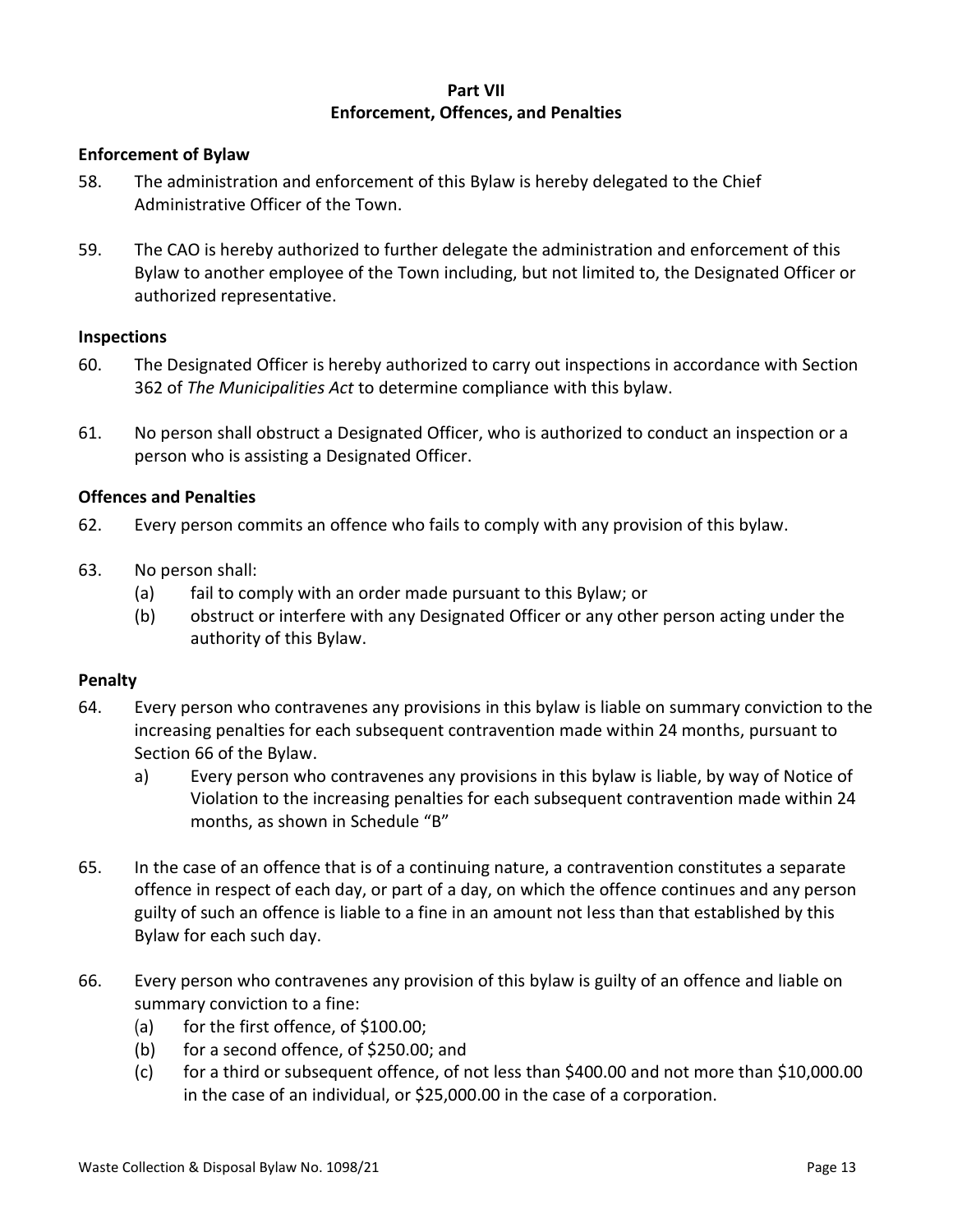#### <span id="page-13-0"></span>**Notice of Violation**

- 67. All violations and associated notices will be given in accordance with the Town's General Penalty Bylaw.
- 68. (a) A Designated Officer may issue a Notice of Violation to any person committing an offence under Section 62.
	- (b) The notice shall require the person to pay to the Town the penalty specified in Schedule "B".
	- (c) The penalty may be paid:
		- (i) in person, during regular office hours, to the cashier located at the Town Office, Nipawin, Saskatchewan;
		- (ii) by deposit, at the depository located outside the main entrance to the Town Office, Nipawin, Saskatchewan; or
		- (iii) by mail addressed to the Town Office, Nipawin, Saskatchewan, S0E 1E0.
- 69. If payment of the fine as provided in Schedule "B" is made within 60 calendar days of service of the Notice of Violation, the person shall not be liable to prosecution for that offence.
	- (a) Payment of any Notice of Violation does not exempt the person from enforcement of an Order pursuant tot this Bylaw or violations of a continuing nature.

#### <span id="page-13-1"></span>**Order to Remedy Contraventions**

- 70. If a Designated Officer finds that a person is contravening this Bylaw, the Designated Officer may, by written order, require the owner or occupant of the property to which the contravention relates to remedy the contravention.
- 71. Orders given under this Bylaw shall comply with Section 364 of *The Municipalities Act*.
- 72. The Administrative Process to follow in issuing an Order to Remedy is outlined in the Town's General Penalties Bylaw.
- 73. Issuing an Order to Remedy does not exempt the person from enforcement of a Notice of Violation pursuant to Section 64 of this Bylaw.

#### <span id="page-13-2"></span>**Registration of Notice of Order**

74. If an Order to Remedy is issued pursuant to Section 66, the Town may, in accordance with Section 364 of *The Municipalities Act*, give notice of the existence of the order by registering an interest against the title to the land that is the subject of the order.

#### <span id="page-13-3"></span>**Appeal of Order to Remedy**

75. A person may appeal an Order to Remedy made pursuant to Section 66 in accordance with Section 365 of *The Municipalities Act*.

#### <span id="page-13-4"></span>**Municipality Remedying Contraventions**

76. The Town may, in accordance with Section 366 of *The Municipalities Act*, take whatever actions or measures are necessary to remedy a contravention of this Bylaw at the expense and cost of the owner or occupant who contravened the Bylaw.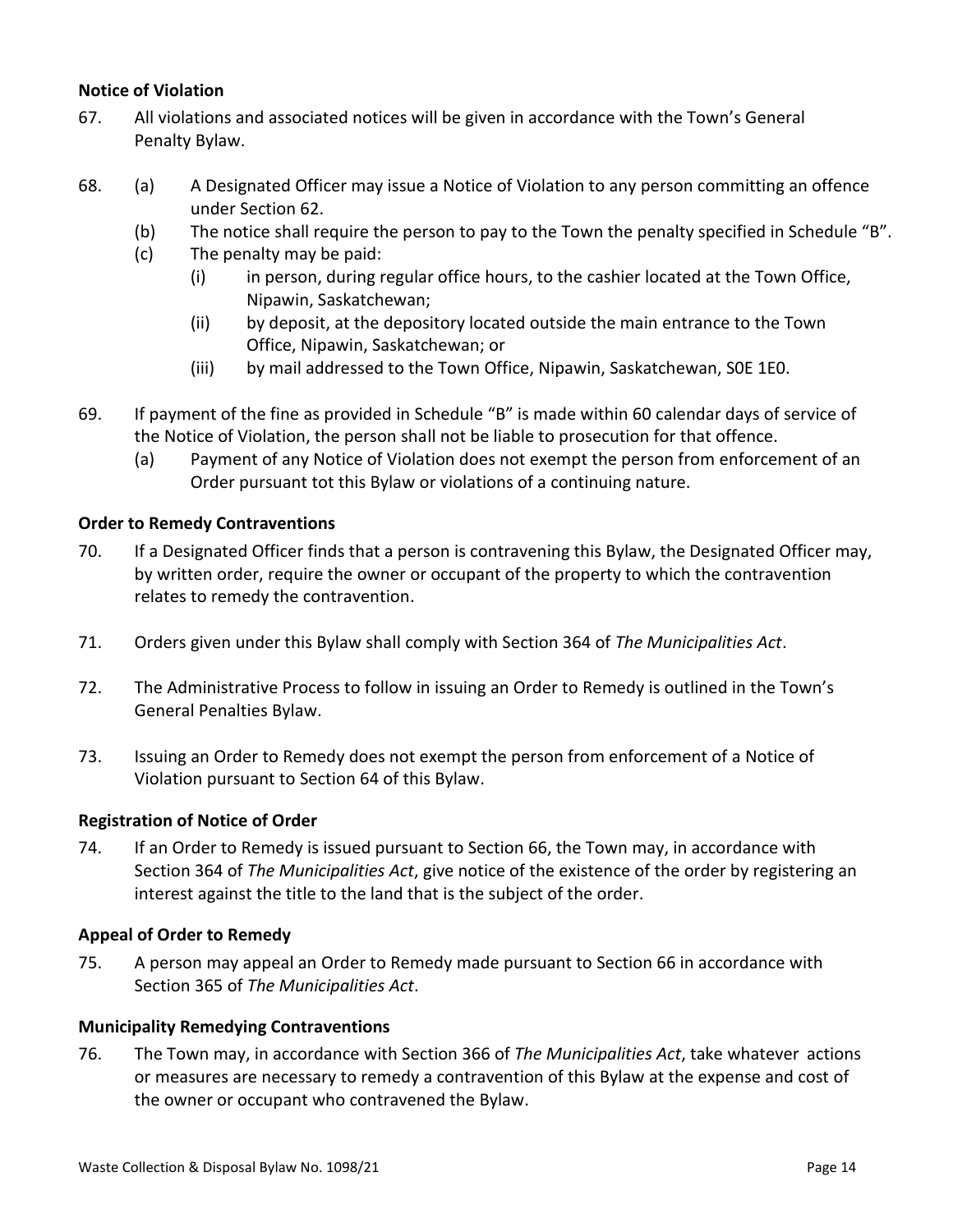#### <span id="page-14-0"></span>**Emergency**

77. In the event that it becomes an emergency to remedy a contravention of this Bylaw, the Town may take whatever actions or measures are necessary to eliminate the emergency in accordance with the provisions of Section 367 of *The Municipalities Act*.

#### <span id="page-14-1"></span>**Recovery of Unpaid Expenses and Costs**

- 78. Any unpaid expenses and costs incurred by the Town in remedying a contravention of this Bylaw may be recovered either:
	- (a) by adding the amount to the taxes on the property on which the work is done in accordance with Section 369 of *The Municipalities Act*;
	- (b) through submission to a Collection Agency; and/or
	- (c) by civil action for debt in a court of competent jurisdiction in accordance with Section 368 of *The Municipalities Act*.

#### **PART VIII Miscellaneous**

#### <span id="page-14-3"></span><span id="page-14-2"></span>**Severability**

79. In the event that any portion of this Bylaw is declared by a Court of competent jurisdiction to be invalid, then such portion shall be deemed to be severed from the Bylaw to that extent and the remainder of the Bylaw shall continue in force and effect.

#### <span id="page-14-4"></span>**Compliance with Other Statutes and Bylaws**

80. This Bylaw is not intended to relieve any person from complying with any other statute, regulation or Bylaw relating to building construction and repair, fire safety or public health.

#### <span id="page-14-5"></span>**Repeal**

<span id="page-14-6"></span>81. Bylaw No. 1043/18 is hereby repealed.

#### **Coming into Force**

82. This Bylaw shall come into force on the first day of January, 2022.

|                                                     | Mayor                                                                                                                                                                                                                          |
|-----------------------------------------------------|--------------------------------------------------------------------------------------------------------------------------------------------------------------------------------------------------------------------------------|
|                                                     | Chief Administrative Officer                                                                                                                                                                                                   |
| Read a third time and adopted<br>this day of , 2021 |                                                                                                                                                                                                                                |
|                                                     |                                                                                                                                                                                                                                |
|                                                     | Certified a true copy of Bylaw 1098/21<br>adopted by resolution of Council this                                                                                                                                                |
|                                                     | day of the second page of the second page of the second page of the second page of the second page of the second page of the second page of the second page of the second page of the second page of the second page of the se |
| CAO                                                 |                                                                                                                                                                                                                                |

Chief Administrative Officer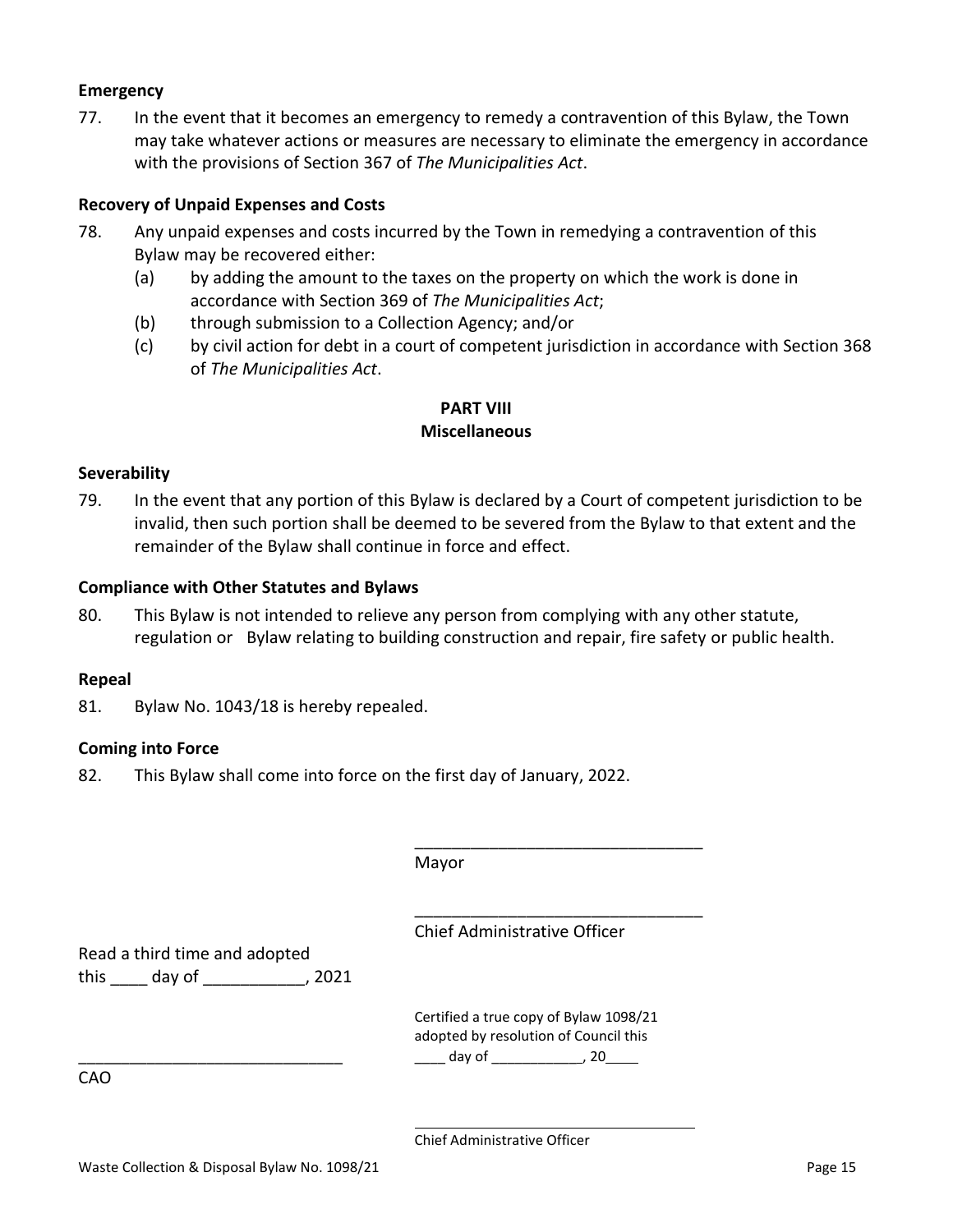# **SCHEDULE "A" Waste & Recycling Bins and Collection Frequency**

<span id="page-15-1"></span><span id="page-15-0"></span>

| <b>Property Type</b>                      | <b>Waste Bins</b><br>(per building) | <b>Recycling Bins</b><br>(per building) | <b>Collection</b><br><b>Frequency</b> |  |
|-------------------------------------------|-------------------------------------|-----------------------------------------|---------------------------------------|--|
| Residential (Single Detached)             | 1 roll out                          | 1 roll out                              | Bi-weekly                             |  |
| <b>Residential (Duplex)</b>               | 2 roll outs                         | 2 roll outs                             | Bi-weekly                             |  |
| <b>Residential (Fourplex)</b>             | 4 roll outs                         | 4 roll outs                             | Bi-weekly                             |  |
| <b>Residential (Sixplex)</b>              | 4 roll outs                         | 4 roll outs                             | Bi-weekly                             |  |
| <b>Residential (Eightplex)</b>            | 4 roll outs                         | 4 roll outs                             | Bi-weekly                             |  |
| Multi-Residential (Larger than eightplex) | 4 roll outs or                      | 4 roll outs or                          |                                       |  |
|                                           | 1 stationary bin                    | 1 stationary bin                        | Bi-weekly                             |  |
| Multi-Residential (Condominium)           | 4 roll outs or                      | 4 roll outs or 1                        | Bi-weekly                             |  |
|                                           | 1 stationary bin                    | stationary bin                          |                                       |  |
| Commercial (Non-Downtown Core)            | 1 roll out                          | 1 roll out                              | Bi-weekly                             |  |
| Commercial (Downtown Core)                | 1 roll out                          | 1 roll out                              | Weekly                                |  |
| Industrial/Institutional                  | 1 roll out                          | 1 roll out                              | Bi-weekly                             |  |
| <b>Vacant Properties</b>                  | None                                | None                                    | N/A                                   |  |